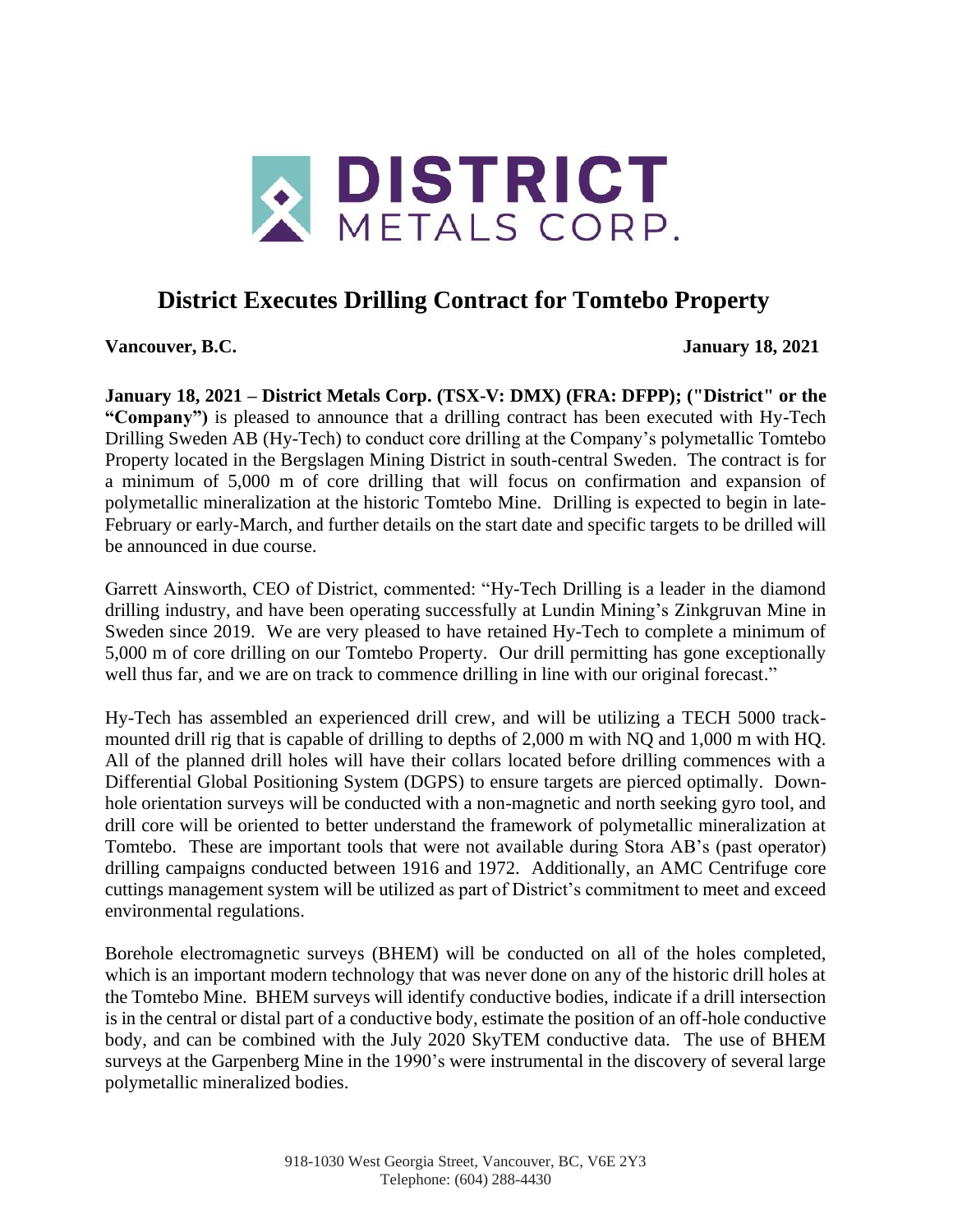The Company has also granted 50,000 stock options to a consultant of the Company, in accordance with the provisions of its stock option plan. Each stock option is exercisable at \$0.45 per common share (being the closing price of the Company's common shares on January 15, 2020, the grant date). All stock options have a term of five years and vest on the grant date.

## **Technical Information**

All scientific and technical information in this news release has been prepared by, or approved by Garrett Ainsworth, PGeo, President and CEO of the Company. Mr. Ainsworth is a qualified person for the purposes of National Instrument 43-101 - *Standards of Disclosure for Mineral Projects.*

Mr. Ainsworth has not verified any of the information regarding any of the properties or projects referred to herein other than the Tomtebo Property. Mineralization on any other properties referred to herein is not necessarily indicative of mineralization on the Tomtebo Property.

## **About District Metals Corp.**

District Metals Corp. is led by industry professionals with a track record of success in the mining industry. The Company's mandate is to seek out, explore, and develop prospective mineral properties through a disciplined science-based approach to create shareholder value and benefit other stakeholders.

The advanced exploration stage Tomtebo Property, located in the Bergslagen Mining District of south-central Sweden, is the Company's main focus. The Tomtebo Property comprises 5,144 ha, and is situated between the historic Falun Mine and Boliden's Garpenberg Mine located 25 km to the northwest and southeast, respectively. Two historic polymetallic mines and numerous polymetallic showings are located on the Tomtebo Property along an approximate 17 km trend that exhibits similar geology, structure, alteration and VMS/SedEx style mineralization as other significant mines within the district. Mineralization that is open at depth and along strike at the historic mines on the Tomtebo Property has not been followed-up and modern systematic exploration has never been conducted on the Property.

On Behalf of the Board of Directors

"*Garrett Ainsworth*" President and Chief Executive Officer

(604) 288-4430

*Neither TSX Venture Exchange nor its Regulation Services Provider (as that term is defined in policies of the TSX Venture Exchange) accepts responsibility for the adequacy or accuracy of this release.*

*Cautionary Statement Regarding "Forward-Looking" Information.* 

*This news release contains certain statements that may be considered "forward-looking statements" within the meaning of applicable securities laws. In some cases, but not necessarily in all cases, forward-looking information can be identified by the use of forward-looking terminology such as "plans", "targets", "expects" or "does not expect", "is expected", "an opportunity*